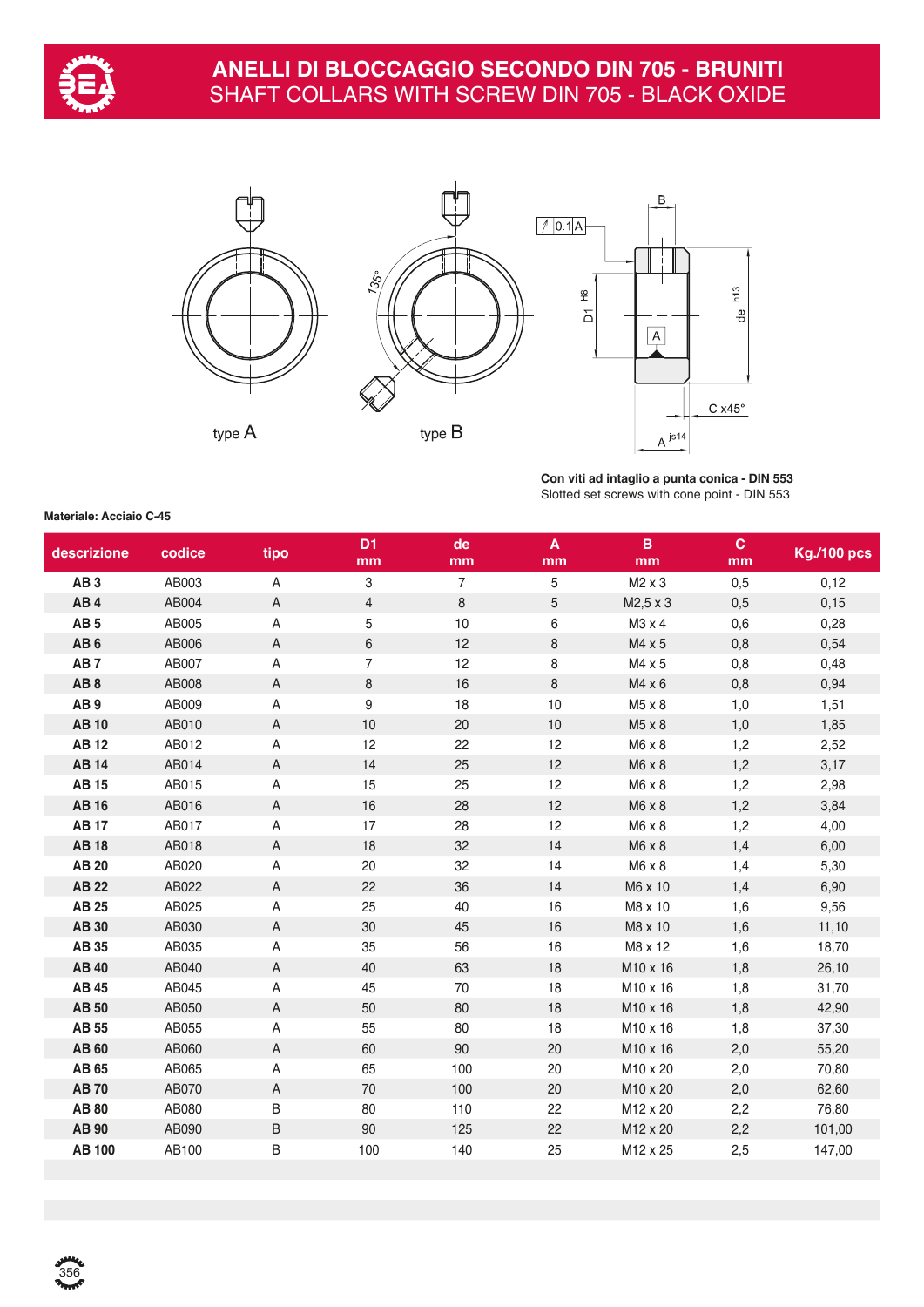

## **ANELLI DI BLOCCAGGIO CON COLLARE - BRUNITI** SHAFT COLLARS WITH ONE SIDE HUB - BLACK OXIDE





**Con viti ad intaglio a punta conica - DIN 553** Slotted set screws with cone point - DIN 553

**Materiale: Acciaio C-45**

| descrizione      | codice        | D <sub>1</sub><br>mm | de<br>mm | A<br>mm | B<br>mm              | C<br>mm | Е<br>mm | S<br>mm | <b>Kg./100 pcs</b> |
|------------------|---------------|----------------------|----------|---------|----------------------|---------|---------|---------|--------------------|
| ABC <sub>6</sub> | ABC006        | 6                    | 12       | 8       | $M4 \times 5$        | 0,6     | 8       | 0,3     | 0,54               |
| ABC <sub>8</sub> | ABC008        | 8                    | 16       | 8       | $M4 \times 6$        | 0,8     | 10      | 0,3     | 0,94               |
| <b>ABC 10</b>    | ABC010        | 10                   | 20       | 10      | $M5 \times 8$        | 0,8     | 13      | 0,3     | 1,85               |
| <b>ABC 12</b>    | ABC012        | 12                   | 22       | 12      | $M6 \times 8$        | 0,8     | 15      | 0,5     | 2,52               |
| <b>ABC 15</b>    | <b>ABC015</b> | 15                   | 25       | 12      | $M6 \times 8$        | 1,0     | 18      | 0,6     | 2,98               |
| <b>ABC 17</b>    | <b>ABC017</b> | 17                   | 28       | 12      | $M6 \times 8$        | 1,0     | 20      | 0,6     | 4,00               |
| <b>ABC 20</b>    | <b>ABC020</b> | 20                   | 32       | 14      | $M6 \times 8$        | 1,0     | 24      | 0,8     | 5,30               |
| <b>ABC 25</b>    | ABC025        | 25                   | 40       | 16      | M8 x 10              | 1,0     | 29      | 0,8     | 9,56               |
| <b>ABC 30</b>    | ABC030        | 30                   | 45       | 16      | M8 x 10              | 1,2     | 34      | 1,0     | 11,10              |
| <b>ABC 35</b>    | ABC035        | 35                   | 56       | 16      | M8 x 12              | 1,2     | 39      | 1,0     | 18,70              |
| <b>ABC 40</b>    | ABC040        | 40                   | 63       | 18      | M <sub>10</sub> x 16 | 1,2     | 44      | 1,0     | 26,10              |

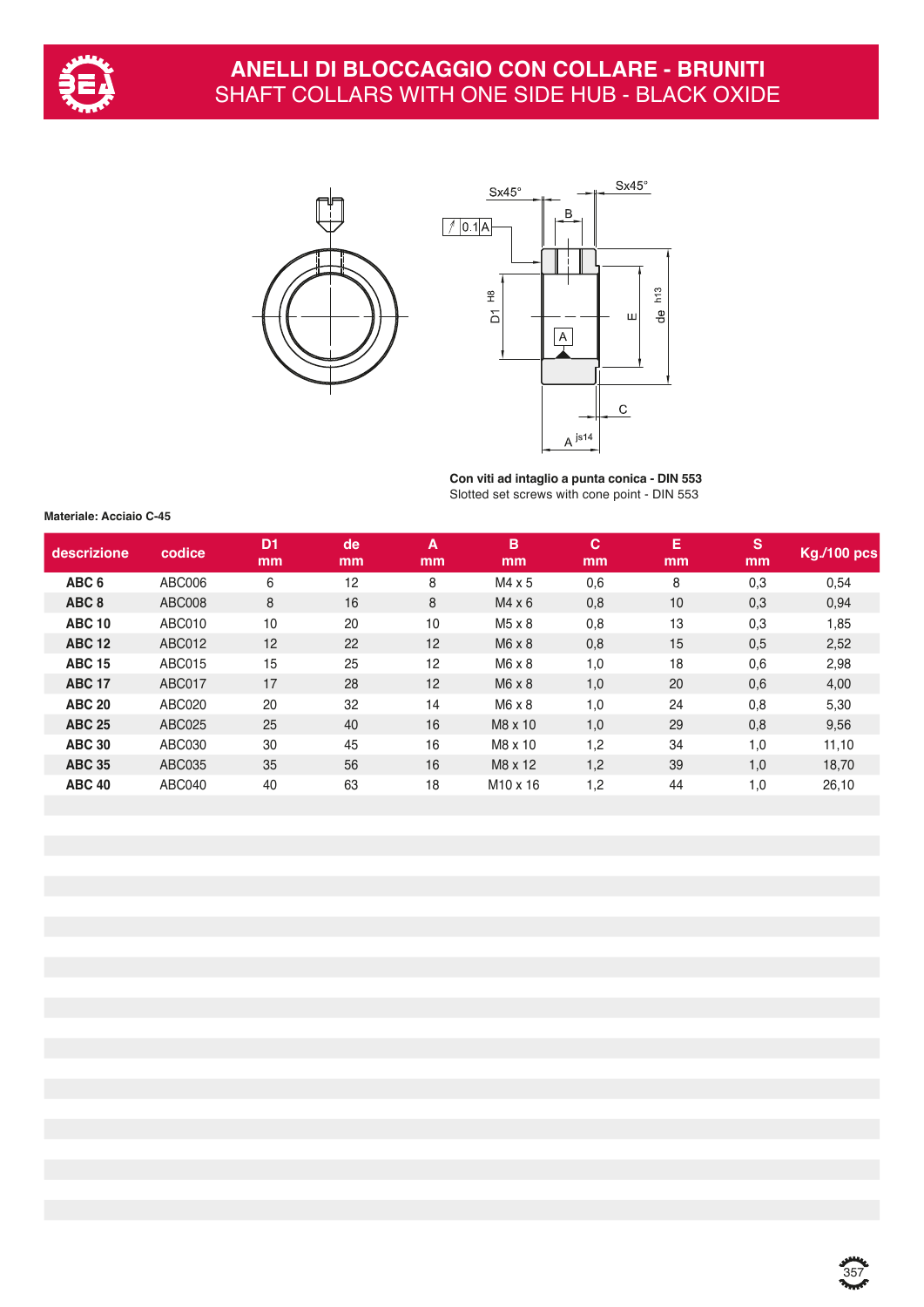



## **Materiale: Acciaio C-45**

358<br>**Prof**e

| ABR <sub>4</sub><br>ABR004<br>16<br>20,7<br>9<br>5,5<br>0,011<br>4<br>$M3 \times 8$<br>$\mathbf 5$<br>$\boldsymbol{9}$<br>ABR <sub>5</sub><br>ABR005<br>16<br>20,7<br>M3 x 8<br>5,5<br>0,010<br>ABR <sub>6</sub><br>ABR006<br>6<br>16<br>20,7<br>9<br>M3 x 8<br>5,5<br>0,010<br>$\boldsymbol{9}$<br>ABR <sub>8</sub><br>ABR008<br>8<br>18<br>22,4<br>$M3 \times 8$<br>6,5<br>0,012<br>$\boldsymbol{9}$<br><b>ABR 10</b><br>ABR010<br>10<br>24<br>26,0<br>$M3 \times 8$<br>8,5<br>0,022<br><b>ABR 12</b><br>12<br>28<br>31,8<br>11<br>ABR012<br>M4 x 12<br>10,0<br>0,038<br><b>ABR 14</b><br>ABR014<br>14<br>30<br>33,9<br>M4 x 12<br>11<br>11,0<br>0,042<br><b>ABR 15</b><br>13<br>ABR015<br>15<br>34<br>39,4<br>M5 x 14<br>12,5<br>0,065<br><b>ABR 16</b><br>ABR016<br>16<br>34<br>39,4<br>13<br>M5 x 14<br>12,5<br>0,063<br>18<br>36<br>41,2<br>13<br>0,069<br><b>ABR 18</b><br>ABR018<br>M5 x 14<br>13,5<br><b>ABR 19</b><br>ABR019<br>19<br>40<br>46,4<br>15<br>M6 x 16<br>14,7<br>0,100<br><b>ABR 20</b><br>20<br>40<br>46,4<br>15<br>ABR020<br>M6 x 16<br>14,7<br>0,097<br><b>ABR 22</b><br>22<br>42<br>15<br>ABR022<br>48,1<br>M6 x 16<br>16,0<br>0,103<br><b>ABR 23</b><br>ABR023<br>23<br>45<br>50,8<br>15<br>M6 x 16<br>0,122<br>17,5<br>45<br><b>ABR 24</b><br>ABR024<br>24<br>50,8<br>15<br>M6 x 16<br>0,117<br>17,5<br><b>ABR 25</b><br>25<br>45<br>15<br>ABR025<br>50,8<br>M6 x 16<br>17,5<br>0,114 | Kg.   |
|-------------------------------------------------------------------------------------------------------------------------------------------------------------------------------------------------------------------------------------------------------------------------------------------------------------------------------------------------------------------------------------------------------------------------------------------------------------------------------------------------------------------------------------------------------------------------------------------------------------------------------------------------------------------------------------------------------------------------------------------------------------------------------------------------------------------------------------------------------------------------------------------------------------------------------------------------------------------------------------------------------------------------------------------------------------------------------------------------------------------------------------------------------------------------------------------------------------------------------------------------------------------------------------------------------------------------------------------------------------------------------------------------------------------|-------|
|                                                                                                                                                                                                                                                                                                                                                                                                                                                                                                                                                                                                                                                                                                                                                                                                                                                                                                                                                                                                                                                                                                                                                                                                                                                                                                                                                                                                                   |       |
|                                                                                                                                                                                                                                                                                                                                                                                                                                                                                                                                                                                                                                                                                                                                                                                                                                                                                                                                                                                                                                                                                                                                                                                                                                                                                                                                                                                                                   |       |
|                                                                                                                                                                                                                                                                                                                                                                                                                                                                                                                                                                                                                                                                                                                                                                                                                                                                                                                                                                                                                                                                                                                                                                                                                                                                                                                                                                                                                   |       |
|                                                                                                                                                                                                                                                                                                                                                                                                                                                                                                                                                                                                                                                                                                                                                                                                                                                                                                                                                                                                                                                                                                                                                                                                                                                                                                                                                                                                                   |       |
|                                                                                                                                                                                                                                                                                                                                                                                                                                                                                                                                                                                                                                                                                                                                                                                                                                                                                                                                                                                                                                                                                                                                                                                                                                                                                                                                                                                                                   |       |
|                                                                                                                                                                                                                                                                                                                                                                                                                                                                                                                                                                                                                                                                                                                                                                                                                                                                                                                                                                                                                                                                                                                                                                                                                                                                                                                                                                                                                   |       |
|                                                                                                                                                                                                                                                                                                                                                                                                                                                                                                                                                                                                                                                                                                                                                                                                                                                                                                                                                                                                                                                                                                                                                                                                                                                                                                                                                                                                                   |       |
|                                                                                                                                                                                                                                                                                                                                                                                                                                                                                                                                                                                                                                                                                                                                                                                                                                                                                                                                                                                                                                                                                                                                                                                                                                                                                                                                                                                                                   |       |
|                                                                                                                                                                                                                                                                                                                                                                                                                                                                                                                                                                                                                                                                                                                                                                                                                                                                                                                                                                                                                                                                                                                                                                                                                                                                                                                                                                                                                   |       |
|                                                                                                                                                                                                                                                                                                                                                                                                                                                                                                                                                                                                                                                                                                                                                                                                                                                                                                                                                                                                                                                                                                                                                                                                                                                                                                                                                                                                                   |       |
|                                                                                                                                                                                                                                                                                                                                                                                                                                                                                                                                                                                                                                                                                                                                                                                                                                                                                                                                                                                                                                                                                                                                                                                                                                                                                                                                                                                                                   |       |
|                                                                                                                                                                                                                                                                                                                                                                                                                                                                                                                                                                                                                                                                                                                                                                                                                                                                                                                                                                                                                                                                                                                                                                                                                                                                                                                                                                                                                   |       |
|                                                                                                                                                                                                                                                                                                                                                                                                                                                                                                                                                                                                                                                                                                                                                                                                                                                                                                                                                                                                                                                                                                                                                                                                                                                                                                                                                                                                                   |       |
|                                                                                                                                                                                                                                                                                                                                                                                                                                                                                                                                                                                                                                                                                                                                                                                                                                                                                                                                                                                                                                                                                                                                                                                                                                                                                                                                                                                                                   |       |
|                                                                                                                                                                                                                                                                                                                                                                                                                                                                                                                                                                                                                                                                                                                                                                                                                                                                                                                                                                                                                                                                                                                                                                                                                                                                                                                                                                                                                   |       |
|                                                                                                                                                                                                                                                                                                                                                                                                                                                                                                                                                                                                                                                                                                                                                                                                                                                                                                                                                                                                                                                                                                                                                                                                                                                                                                                                                                                                                   |       |
| <b>ABR 26</b><br>26<br>48<br>15<br>ABR026<br>53,7<br>M6 x 18<br>19,0                                                                                                                                                                                                                                                                                                                                                                                                                                                                                                                                                                                                                                                                                                                                                                                                                                                                                                                                                                                                                                                                                                                                                                                                                                                                                                                                              | 0,133 |
| 53,7<br><b>ABR 28</b><br>ABR028<br>28<br>48<br>15<br>M6 x 18<br>19,0<br>0,123                                                                                                                                                                                                                                                                                                                                                                                                                                                                                                                                                                                                                                                                                                                                                                                                                                                                                                                                                                                                                                                                                                                                                                                                                                                                                                                                     |       |
| <b>ABR 30</b><br>ABR030<br>30<br>54<br>58,6<br>15<br>M6 x 18<br>21,5<br>0,163                                                                                                                                                                                                                                                                                                                                                                                                                                                                                                                                                                                                                                                                                                                                                                                                                                                                                                                                                                                                                                                                                                                                                                                                                                                                                                                                     |       |
| <b>ABR 32</b><br>ABR032<br>32<br>54<br>58,6<br>15<br>M6 x 18<br>21,5<br>0,156                                                                                                                                                                                                                                                                                                                                                                                                                                                                                                                                                                                                                                                                                                                                                                                                                                                                                                                                                                                                                                                                                                                                                                                                                                                                                                                                     |       |
| 35<br><b>ABR 35</b><br>ABR035<br>57<br>15<br>M6 x 18<br>61,6<br>23,2<br>0,171                                                                                                                                                                                                                                                                                                                                                                                                                                                                                                                                                                                                                                                                                                                                                                                                                                                                                                                                                                                                                                                                                                                                                                                                                                                                                                                                     |       |
| 36<br>57<br><b>ABR 36</b><br>ABR036<br>61,6<br>15<br>M6 x 18<br>23,2<br>0,163                                                                                                                                                                                                                                                                                                                                                                                                                                                                                                                                                                                                                                                                                                                                                                                                                                                                                                                                                                                                                                                                                                                                                                                                                                                                                                                                     |       |
| <b>ABR 38</b><br>38<br>60<br>ABR038<br>65,0<br>15<br>M6 x 18<br>25,0<br>0,178                                                                                                                                                                                                                                                                                                                                                                                                                                                                                                                                                                                                                                                                                                                                                                                                                                                                                                                                                                                                                                                                                                                                                                                                                                                                                                                                     |       |
| <b>ABR 40</b><br>ABR040<br>40<br>60<br>65,0<br>15<br>M6 x 18<br>25,0<br>0,163                                                                                                                                                                                                                                                                                                                                                                                                                                                                                                                                                                                                                                                                                                                                                                                                                                                                                                                                                                                                                                                                                                                                                                                                                                                                                                                                     |       |
| <b>ABR 45</b><br>ABR045<br>45<br>73<br>19<br>M8 x 25<br>0,344<br>79,4<br>29,5                                                                                                                                                                                                                                                                                                                                                                                                                                                                                                                                                                                                                                                                                                                                                                                                                                                                                                                                                                                                                                                                                                                                                                                                                                                                                                                                     |       |
| 48<br>78<br>84,2<br>19<br>0,392<br><b>ABR 48</b><br>ABR048<br>M8 x 25<br>32,0                                                                                                                                                                                                                                                                                                                                                                                                                                                                                                                                                                                                                                                                                                                                                                                                                                                                                                                                                                                                                                                                                                                                                                                                                                                                                                                                     |       |
| 84,2<br>19<br><b>ABR 50</b><br>ABR050<br>50<br>78<br>M8 x 25<br>32,0<br>0,370                                                                                                                                                                                                                                                                                                                                                                                                                                                                                                                                                                                                                                                                                                                                                                                                                                                                                                                                                                                                                                                                                                                                                                                                                                                                                                                                     |       |
| <b>ABR 55</b><br>ABR055<br>55<br>82<br>88,8<br>19<br>M8 x 25<br>34,2<br>0,380                                                                                                                                                                                                                                                                                                                                                                                                                                                                                                                                                                                                                                                                                                                                                                                                                                                                                                                                                                                                                                                                                                                                                                                                                                                                                                                                     |       |
| 60<br>88<br><b>ABR 60</b><br>ABR060<br>94,0<br>19<br>M8 x 25<br>37,0<br>0,425                                                                                                                                                                                                                                                                                                                                                                                                                                                                                                                                                                                                                                                                                                                                                                                                                                                                                                                                                                                                                                                                                                                                                                                                                                                                                                                                     |       |
| <b>ABR 70</b><br>70<br>98<br>ABR070<br>104,5<br>19<br>M8 x 25<br>42,0<br>0,480                                                                                                                                                                                                                                                                                                                                                                                                                                                                                                                                                                                                                                                                                                                                                                                                                                                                                                                                                                                                                                                                                                                                                                                                                                                                                                                                    |       |
| <b>ABR 80</b><br>ABR080<br>80<br>108<br>113,8<br>19<br>M8 x 25<br>0,535<br>47,0                                                                                                                                                                                                                                                                                                                                                                                                                                                                                                                                                                                                                                                                                                                                                                                                                                                                                                                                                                                                                                                                                                                                                                                                                                                                                                                                   |       |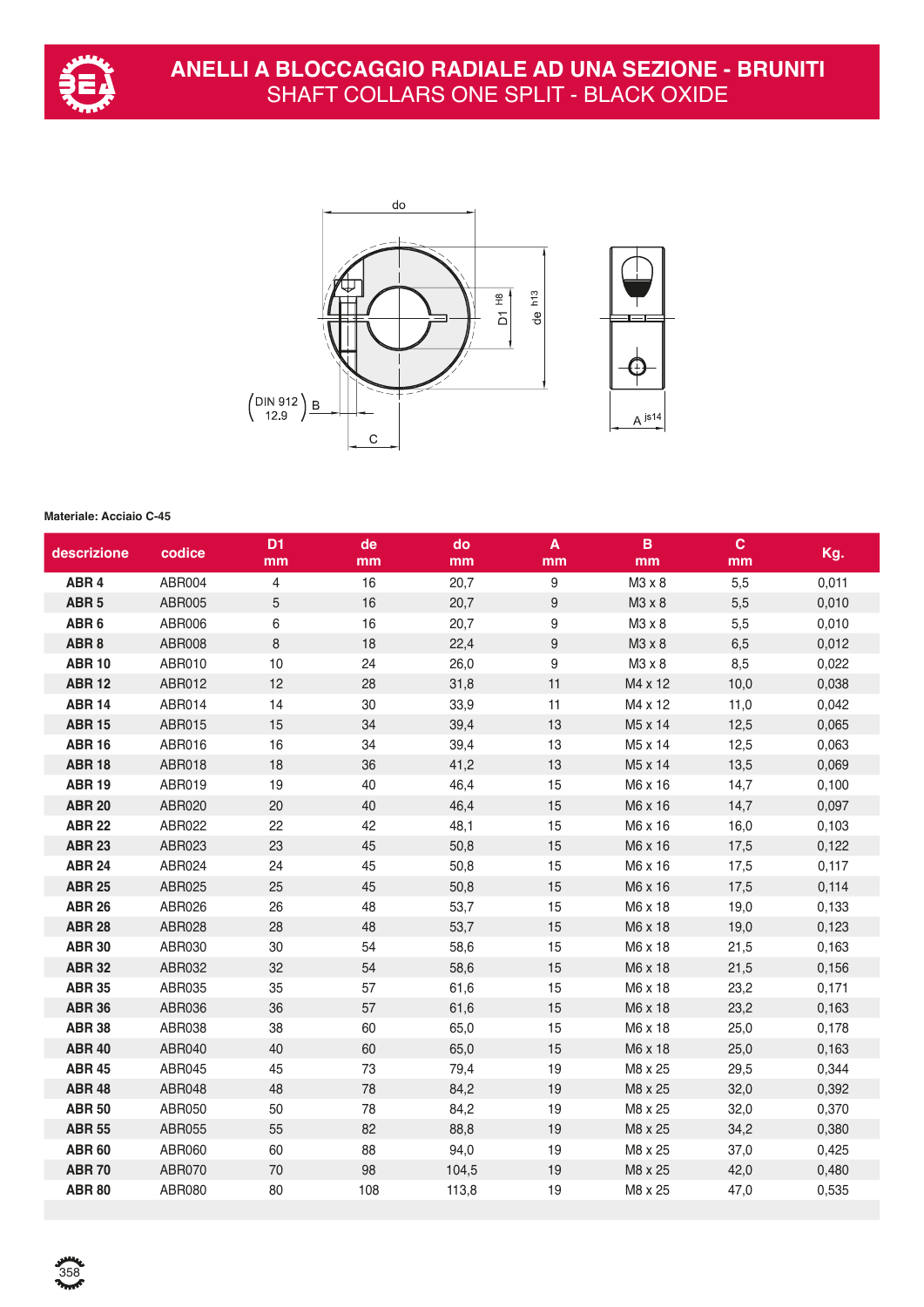



## **Materiale: Acciaio C-45**

| descrizione    | codice  | D <sub>1</sub><br>mm | de<br>mm | do<br>mm | $\pmb{\mathsf{A}}$<br>mm | B<br>mm | $\mathbf{C}$<br>mm | Kg.   |
|----------------|---------|----------------------|----------|----------|--------------------------|---------|--------------------|-------|
| <b>ABRR 4</b>  | ABRR004 | $\overline{4}$       | 16       | 20,7     | $\boldsymbol{9}$         | M3 x 8  | 5,5                | 0,011 |
| <b>ABRR 5</b>  | ABRR005 | $\sqrt{5}$           | 16       | 20,7     | 9                        | M3 x 8  | 5,5                | 0,011 |
| ABRR 6         | ABRR006 | 6                    | 16       | 20,7     | 9                        | M3 x 8  | 5,5                | 0,010 |
| ABRR 8         | ABRR008 | 8                    | 18       | 22,4     | 9                        | M3 x 8  | 6,5                | 0,012 |
| <b>ABRR 10</b> | ABRR010 | 10                   | 24       | 26,0     | 9                        | M3 x 8  | 8,5                | 0,024 |
| <b>ABRR 12</b> | ABRR012 | 12                   | 28       | 31,8     | 11                       | M4 x 12 | 10,0               | 0,039 |
| <b>ABRR 14</b> | ABRR014 | 14                   | 30       | 33,9     | 11                       | M4 x 12 | 11,0               | 0,043 |
| <b>ABRR 15</b> | ABRR015 | 15                   | 34       | 39,4     | 13                       | M5 x 14 | 12,5               | 0,068 |
| <b>ABRR 16</b> | ABRR016 | 16                   | 34       | 39,4     | 13                       | M5 x 14 | 12,5               | 0,065 |
| <b>ABRR 18</b> | ABRR018 | 18                   | 36       | 41,2     | 13                       | M5 x 14 | 13,5               | 0,071 |
| <b>ABRR 19</b> | ABRR019 | 19                   | 40       | 46,4     | 15                       | M6 x 16 | 14,7               | 0,104 |
| <b>ABRR 20</b> | ABRR020 | 20                   | 40       | 46,4     | 15                       | M6 x 16 | 14,7               | 0,101 |
| <b>ABRR 22</b> | ABRR022 | 22                   | 42       | 48,1     | 15                       | M6 x 16 | 16,0               | 0,107 |
| <b>ABRR 23</b> | ABRR023 | 23                   | 45       | 50,8     | 15                       | M6 x 16 | 17,5               | 0,127 |
| <b>ABRR 24</b> | ABRR024 | 24                   | 45       | 50,8     | 15                       | M6 x 16 | 17,5               | 0,122 |
| <b>ABRR 25</b> | ABRR025 | 25                   | 45       | 50,8     | 15                       | M6 x 16 | 17,5               | 0,120 |
| <b>ABRR 26</b> | ABRR026 | 26                   | 48       | 53,7     | 15                       | M6 x 18 | 19,0               | 0,139 |
| <b>ABRR 28</b> | ABRR028 | 28                   | 48       | 53,7     | 15                       | M6 x 18 | 19,0               | 0,128 |
| <b>ABRR 30</b> | ABRR030 | 30                   | 54       | 58,6     | 15                       | M6 x 18 | 21,5               | 0,171 |
| <b>ABRR 32</b> | ABRR032 | 32                   | 54       | 58,6     | 15                       | M6 x 18 | 21,5               | 0,161 |
| <b>ABRR 35</b> | ABRR035 | 35                   | 57       | 61,6     | 15                       | M6 x 18 | 23,2               | 0,172 |
| ABRR 36        | ABRR036 | 36                   | 57       | 61,6     | 15                       | M6 x 18 | 23,2               | 0,169 |
| <b>ABRR 38</b> | ABRR038 | 38                   | 60       | 65,0     | 15                       | M6 x 18 | 25,0               | 0,183 |
| <b>ABRR 40</b> | ABRR040 | 40                   | 60       | 65,0     | 15                       | M6 x 18 | 25,0               | 0,172 |
| <b>ABRR 45</b> | ABRR045 | 45                   | 73       | 79,4     | 19                       | M8 x 25 | 29,5               | 0,360 |
| ABRR 48        | ABRR048 | 48                   | 78       | 84,2     | 19                       | M8 x 25 | 32,0               | 0,414 |
| <b>ABRR 50</b> | ABRR050 | 50                   | 78       | 84,2     | 19                       | M8 x 25 | 32,0               | 0,386 |
| <b>ABRR 55</b> | ABRR055 | 55                   | 82       | 88,8     | 19                       | M8 x 25 | 34,2               | 0,395 |
| <b>ABRR 60</b> | ABRR060 | 60                   | 88       | 94,0     | 19                       | M8 x 25 | 37,0               | 0,440 |
| <b>ABRR 70</b> | ABRR070 | 70                   | 98       | 104,5    | 19                       | M8 x 25 | 42,0               | 0,495 |
| <b>ABRR 80</b> | ABRR080 | 80                   | 108      | 113,8    | 19                       | M8 x 25 | 47,0               | 0,550 |
|                |         |                      |          |          |                          |         |                    |       |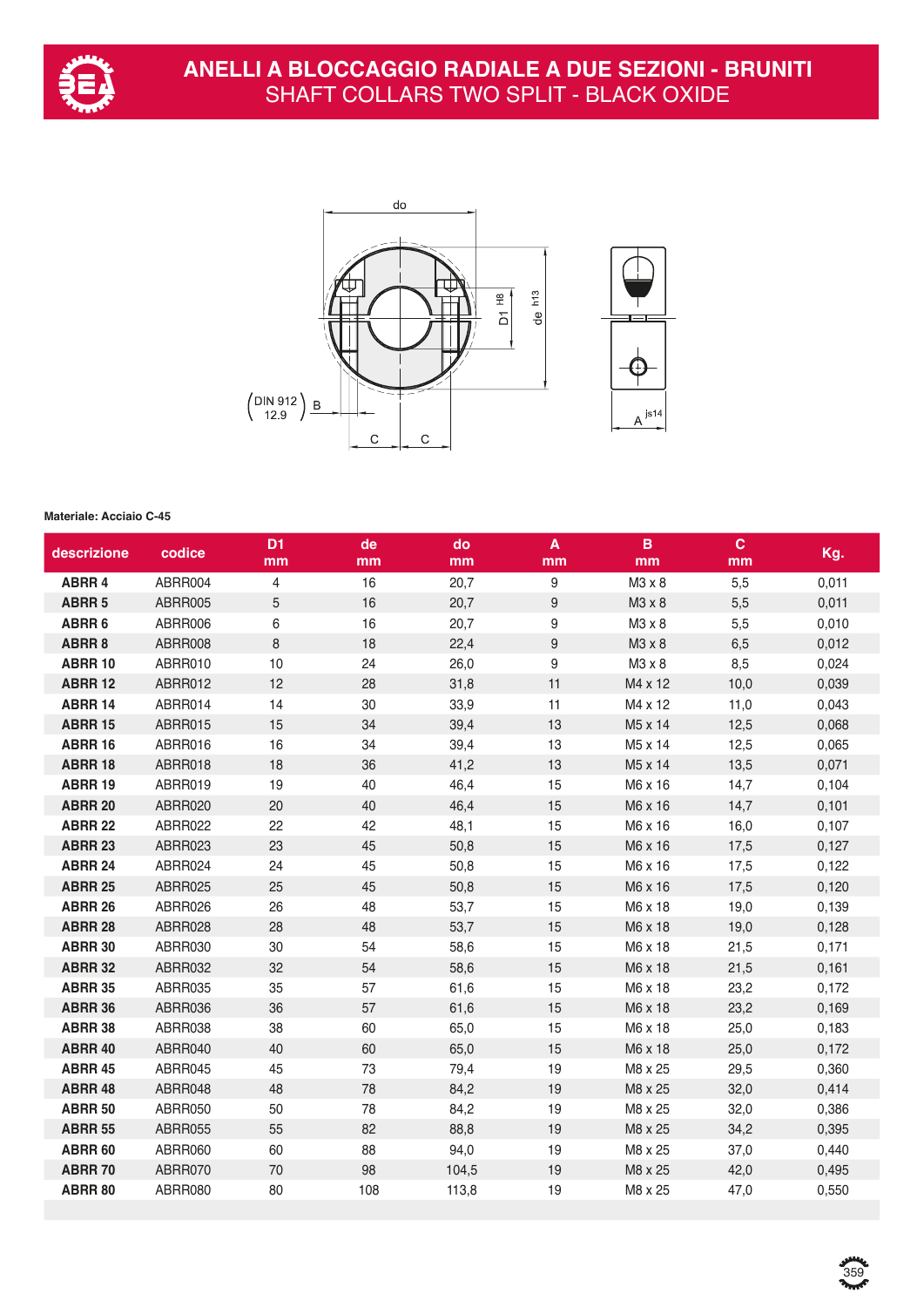

# **ANELLI DI BLOCCAGGIO SECONDO DIN 705 - INOX** SHAFT COLLARS WITH SCREW DIN 705 - STAINLESS STEEL





**Con viti ad intaglio a punta conica - DIN 553 INOX** Slotted set screws with cone point - DIN 553 S.S.

#### **Materiale: INOX AISI 304**

| descrizione     | codice         | tipo           | D <sub>1</sub> | de | A  | в                    | $\mathbf{C}$ | <b>Kg./100 pcs</b> |
|-----------------|----------------|----------------|----------------|----|----|----------------------|--------------|--------------------|
|                 |                |                | mm             | mm | mm | mm                   | mm           |                    |
| AB4             | SSAB004        | A              | 4              | 8  | 5  | M2,5 x 3             | 0,5          | 0,15               |
| AB <sub>5</sub> | SSAB005        | $\overline{A}$ | 5              | 10 | 6  | M3 x 4               | 0,6          | 0,28               |
| AB <sub>6</sub> | SSAB006        | A              | 6              | 12 | 8  | M4 x 5               | 0,8          | 0,54               |
| AB <sub>7</sub> | SSAB007        | A              | $\overline{7}$ | 12 | 8  | M4 x 5               | 0,8          | 0,48               |
| AB <sub>8</sub> | SSAB008        | A              | 8              | 16 | 8  | M4 x 6               | 0,8          | 0,94               |
| AB <sub>9</sub> | SSAB009        | A              | 9              | 18 | 10 | M5 x 8               | 1,0          | 1,51               |
| <b>AB10</b>     | SSAB010        | A              | 10             | 20 | 10 | M5 x 8               | 1,0          | 1,85               |
| <b>AB12</b>     | SSAB012        | A              | 12             | 22 | 12 | M6 x 8               | 1,2          | 2,52               |
| <b>AB14</b>     | SSAB014        | $\overline{A}$ | 14             | 25 | 12 | M6 x 8               | 1,2          | 3,17               |
| <b>AB15</b>     | <b>SSAB015</b> | A              | 15             | 25 | 12 | M6 x 8               | 1,2          | 2,98               |
| <b>AB16</b>     | SSAB016        | A              | 16             | 28 | 12 | M6 x 8               | 1,2          | 3,84               |
| <b>AB17</b>     | SSAB017        | A              | 17             | 28 | 12 | M6 x 8               | 1,2          | 4,00               |
| <b>AB18</b>     | SSAB018        | A              | 18             | 32 | 14 | M6 x 8               | 1,4          | 6,00               |
| <b>AB 20</b>    | <b>SSAB020</b> | A              | 20             | 32 | 14 | M6 x 8               | 1,4          | 5,30               |
| <b>AB 22</b>    | SSAB022        | A              | 22             | 36 | 14 | M6 x 10              | 1,4          | 6,90               |
| <b>AB 25</b>    | SSAB025        | $\overline{A}$ | 25             | 40 | 16 | M8 x 10              | 1,6          | 9,56               |
| <b>AB30</b>     | SSAB030        | A              | 30             | 45 | 16 | M8 x 10              | 1,6          | 11,10              |
| <b>AB 35</b>    | SSAB035        | A              | 35             | 56 | 16 | M8 x 12              | 1,6          | 18,70              |
| <b>AB 40</b>    | SSAB040        | A              | 40             | 63 | 18 | M <sub>10</sub> x 16 | 1,8          | 26,10              |
| <b>AB 45</b>    | SSAB045        | A              | 45             | 70 | 18 | M10 x 16             | 1,8          | 31,70              |
| <b>AB 50</b>    | SSAB050        | Α              | 50             | 80 | 18 | M <sub>10</sub> x 16 | 1,8          | 42,90              |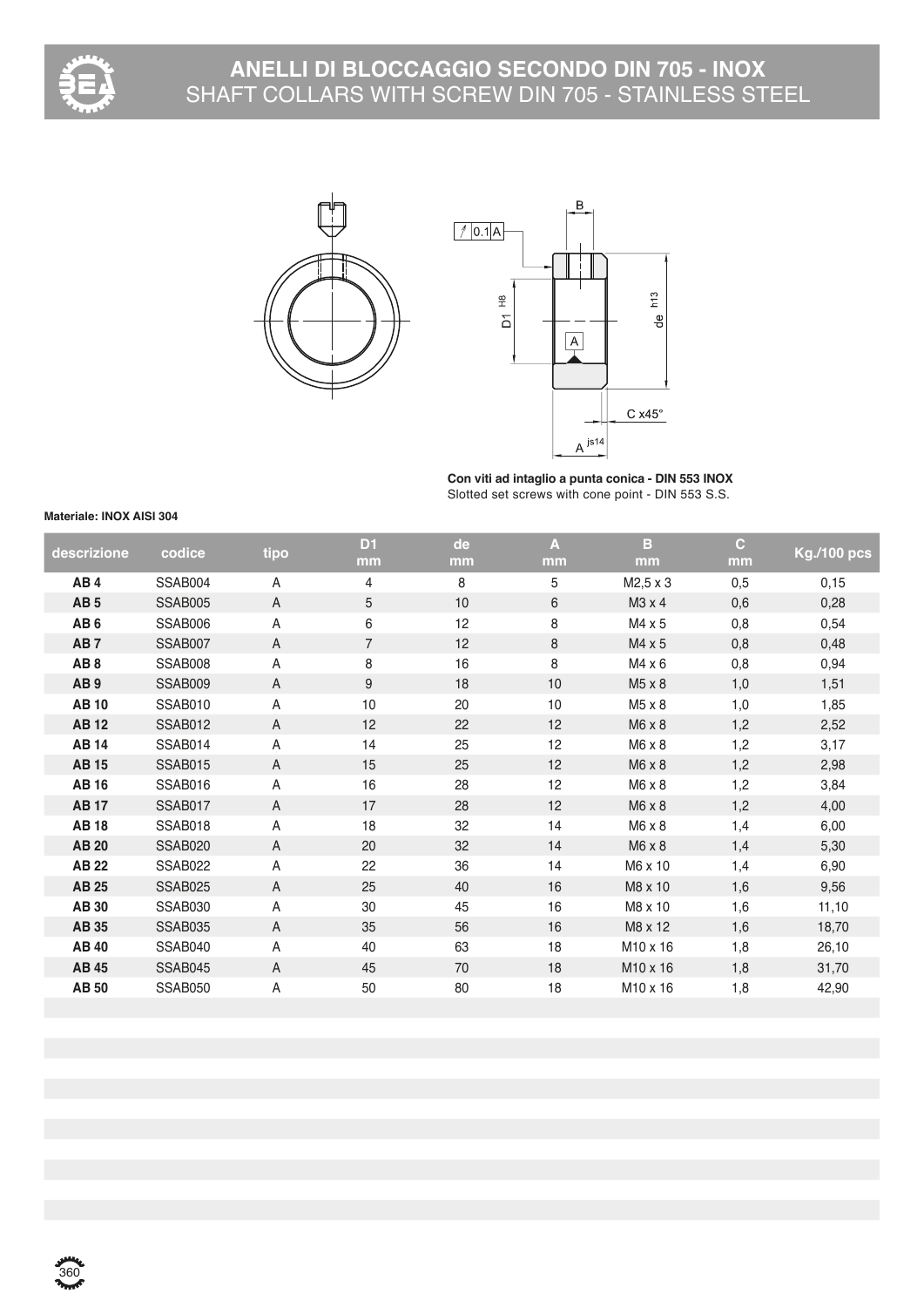



## **Materiale: INOX AISI 304**

| descrizione      | codice   | D <sub>1</sub> | de  | do    | $\mathbf{A}$     | B       | $\mathbf{C}$ | Kg.   |
|------------------|----------|----------------|-----|-------|------------------|---------|--------------|-------|
|                  |          | mm             | mm  | mm    | mm               | mm      | mm           |       |
| ABR <sub>4</sub> | SSABR004 | 4              | 16  | 20,7  | 9                | M3 x 8  | 5,5          | 0,011 |
| ABR <sub>5</sub> | SSABR005 | $\sqrt{5}$     | 16  | 20,7  | $\boldsymbol{9}$ | M3 x 8  | 5,5          | 0,010 |
| ABR <sub>6</sub> | SSABR006 | $\,6\,$        | 16  | 20,7  | $\boldsymbol{9}$ | M3 x 8  | 5,5          | 0,010 |
| ABR <sub>8</sub> | SSABR008 | $\,8\,$        | 18  | 22,4  | $\boldsymbol{9}$ | M3 x 8  | 6,5          | 0,012 |
| <b>ABR 10</b>    | SSABR010 | 10             | 24  | 26,0  | $\boldsymbol{9}$ | M3 x 8  | 8,5          | 0,022 |
| <b>ABR 12</b>    | SSABR012 | 12             | 28  | 31,8  | 11               | M4 x 12 | 10,0         | 0,038 |
| <b>ABR 14</b>    | SSABR014 | 14             | 30  | 33,9  | 11               | M4 x 12 | 11,0         | 0,042 |
| <b>ABR 15</b>    | SSABR015 | 15             | 34  | 39,4  | 13               | M5 x 14 | 12,5         | 0,065 |
| <b>ABR 16</b>    | SSABR016 | 16             | 34  | 39,4  | 13               | M5 x 14 | 12,5         | 0,063 |
| <b>ABR 18</b>    | SSABR018 | 18             | 36  | 41,2  | 13               | M5 x 14 | 13,5         | 0,069 |
| <b>ABR 19</b>    | SSABR019 | 19             | 40  | 46,4  | 15               | M6 x 16 | 14,7         | 0,100 |
| <b>ABR 20</b>    | SSABR020 | 20             | 40  | 46,4  | 15               | M6 x 16 | 14,7         | 0,097 |
| <b>ABR 22</b>    | SSABR022 | 22             | 42  | 48,1  | 15               | M6 x 16 | 16,0         | 0,103 |
| <b>ABR 23</b>    | SSABR023 | 23             | 45  | 50,8  | 15               | M6 x 16 | 17,5         | 0,122 |
| <b>ABR 24</b>    | SSABR024 | 24             | 45  | 50,8  | 15               | M6 x 16 | 17,5         | 0,117 |
| <b>ABR 25</b>    | SSABR025 | 25             | 45  | 50,8  | 15               | M6 x 16 | 17,5         | 0,114 |
| <b>ABR 26</b>    | SSABR026 | 26             | 48  | 53,7  | 15               | M6 x 18 | 19,0         | 0,133 |
| <b>ABR 28</b>    | SSABR028 | 28             | 48  | 53,7  | 15               | M6 x 18 | 19,0         | 0,123 |
| <b>ABR 30</b>    | SSABR030 | 30             | 54  | 58,6  | 15               | M6 x 18 | 21,5         | 0,163 |
| <b>ABR 32</b>    | SSABR032 | 32             | 54  | 58,6  | 15               | M6 x 18 | 21,5         | 0,156 |
| <b>ABR 35</b>    | SSABR035 | 35             | 57  | 61,6  | 15               | M6 x 18 | 23,2         | 0,171 |
| <b>ABR 36</b>    | SSABR036 | 36             | 57  | 61,6  | 15               | M6 x 18 | 23,2         | 0,163 |
| <b>ABR 38</b>    | SSABR038 | 38             | 60  | 65,0  | 15               | M6 x 18 | 25,0         | 0,178 |
| <b>ABR 40</b>    | SSABR040 | 40             | 60  | 65,0  | 15               | M6 x 18 | 25,0         | 0,163 |
| <b>ABR 45</b>    | SSABR045 | 45             | 73  | 79,4  | 19               | M8 x 25 | 29,5         | 0,344 |
| <b>ABR 48</b>    | SSABR048 | 48             | 78  | 84,2  | 19               | M8 x 25 | 32,0         | 0,392 |
| <b>ABR 50</b>    | SSABR050 | 50             | 78  | 84,2  | 19               | M8 x 25 | 32,0         | 0,370 |
| <b>ABR 55</b>    | SSABR055 | 55             | 82  | 88,8  | 19               | M8 x 25 | 34,2         | 0,380 |
| <b>ABR 60</b>    | SSABR060 | 60             | 88  | 94,0  | 19               | M8 x 25 | 37,0         | 0,425 |
| <b>ABR70</b>     | SSABR070 | 70             | 98  | 104,5 | 19               | M8 x 25 | 42,0         | 0,480 |
| <b>ABR 80</b>    | SSABR080 | 80             | 108 | 113,8 | 19               | M8 x 25 | 47,0         | 0,535 |
|                  |          |                |     |       |                  |         |              |       |